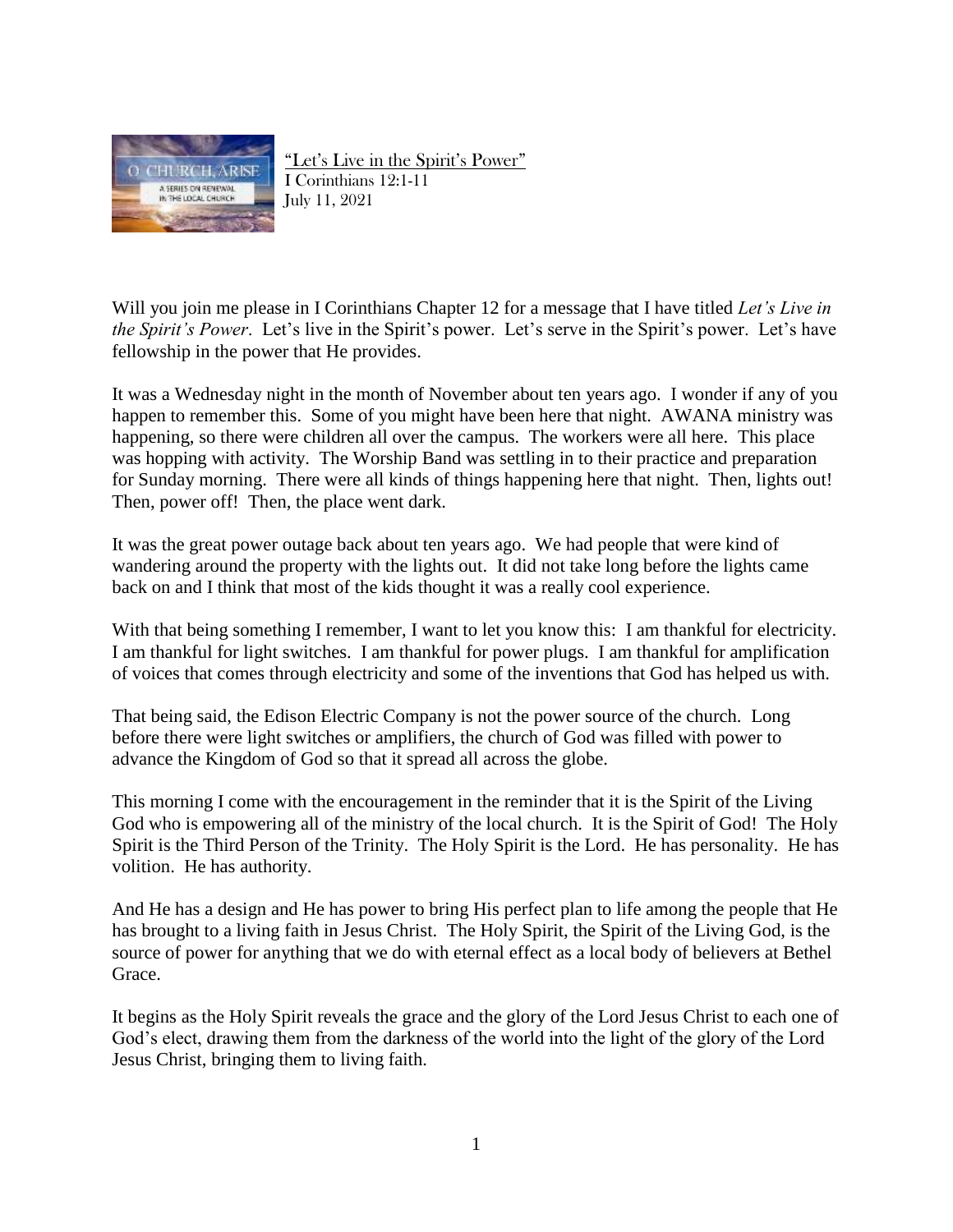It continues as the Holy Spirit comes to dwell within each one of the followers of Jesus Christ, stirring and prompting worship in their hearts so that they praise the name of King Jesus Christ. It continues as the Spirit dwells within each one of the children of God, empowering them with abilities and gifts to build up the body of Christ and to encourage others in their faith.

Then the Holy Spirit gathers the people of God into communities and in those communities, there are others who are gifted in comparable yet different ways. All empowered by the Holy Spirit in ways that are going to build up the church as a whole.

The Holy Spirit is activating this whole array of ministries among all of the people that belong to the Lord and He is the One who is calling us and pushing us to move in that direction and to follow the lead that He is providing. The Spirit of the Living God is the One who empowers it all.

I want for us to see this as we enter into a very rich portion of the New Testament Doctrine of the Church that is recorded for us in I Corinthians Chapter 12. This was the Word of the Lord to the believers in Corinth. This is also the Word of the Lord to the believers in Bellflower today. Let's see what is here for us in I Corinthians Chapter 12 and Verses 1 through 11:

**<sup>1</sup>Now concerning spiritual gifts, brothers, I do not want you to be uninformed. <sup>2</sup>You know that when you were pagans you were led astray to mute idols, however you were led. <sup>3</sup>Therefore I want you to understand that no one speaking in the Spirit of God ever says "Jesus is accursed!" and no one can say "Jesus is Lord" except in the Holy Spirit.**

**<sup>4</sup>Now there are varieties of gifts, but the same Spirit; <sup>5</sup> and there are varieties of service, but the same Lord; <sup>6</sup> and there are varieties of activities, but it is the same God who empowers them all in everyone. <sup>7</sup>To each is given the manifestation of the Spirit for the common good. <sup>8</sup> For to one is given through the Spirit the utterance of wisdom, and to another the utterance of knowledge according to the same Spirit, <sup>9</sup> to another faith by the same Spirit, to another gifts of healing by the one Spirit, <sup>10</sup>to another the working of miracles, to another prophecy, to another the ability to distinguish between spirits, to another various kinds of tongues, to another the interpretation of tongues. <sup>11</sup>All these are empowered by one and the same Spirit, who apportions to each one individually as he wills.**

So here in this portion of Scripture we have revealed to us the sovereignty and the authority of the Holy Spirit, the Third Person of the Living God.

The Holy Spirit is active in the church, kind of like the general manager in sports, making sure that the right mix of gifts and abilities are going to be present in the church so that church can be used of the Lord to carry out the purposes that the Lord has for us.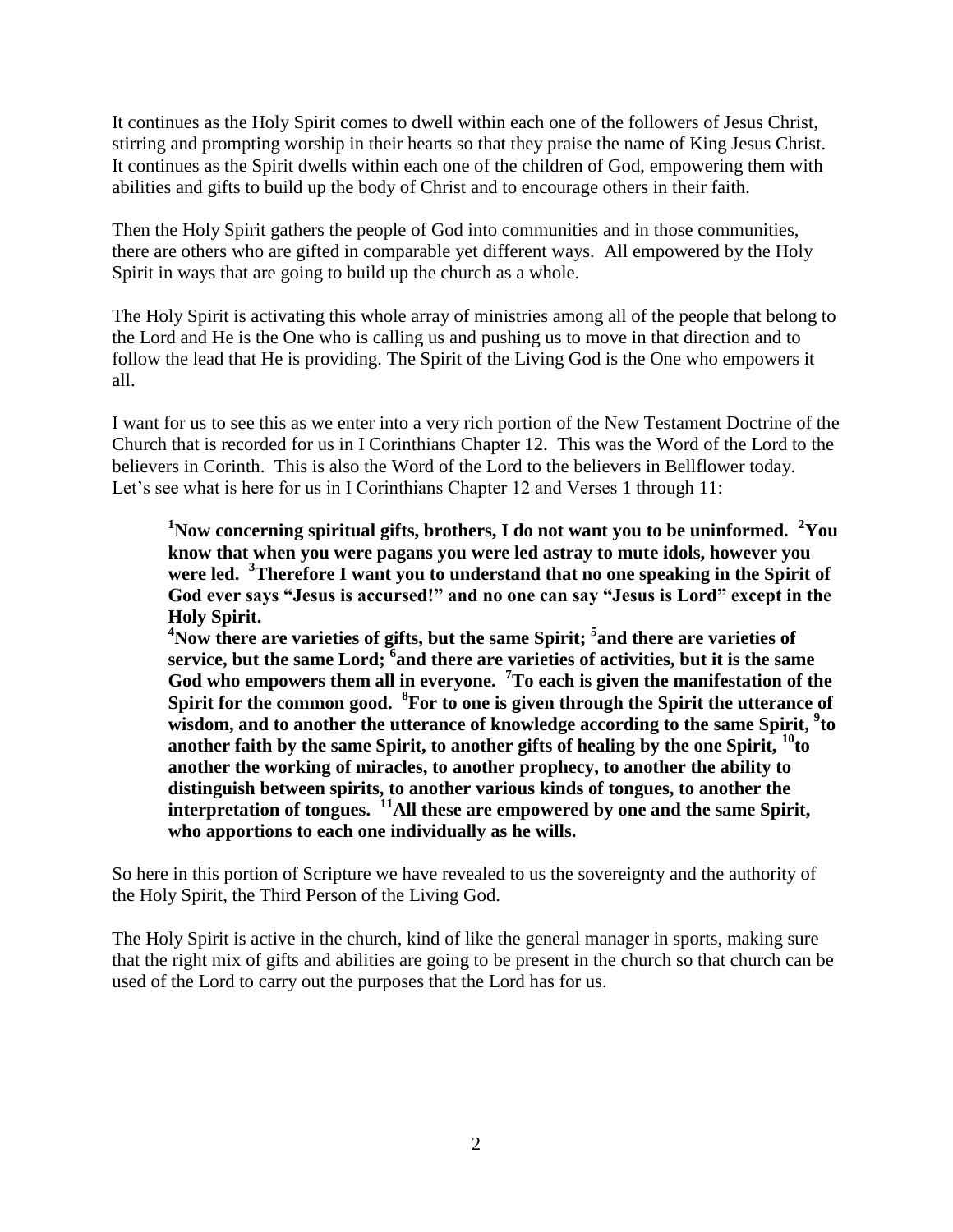As we dig into to what is here, we first need to understand that what we have before us is a corrective portion of teaching from the Spirit. The Corinthians, they were a church richly endowed with the gifts of the Holy Spirit, but it seems that the people of the church were becoming enthralled and fixated on one of those gifts in particular. This gift was the speaking in tongues.

In other words, the ability that was being given to some of them by the Spirit to speak forth prayer and praise to God in other languages that were unknown to them and unlearned by them, even as they were speaking them. The Spirit was empowering something that was supernatural.

However, the problem was coming in that the ones who were speaking in tongues, they were becoming the limelight of the church. Some were viewing this gift as superior and other gifts as kind of second-rate, and they were starting to judge people's spirituality and maturity based on whether this gift was in operation in their life.

This was becoming a messy, messy situation. So the Apostle Paul in this text said, Brothers and sisters, we need an education about spiritual gifts in the local church of Corinth. We need to start at square one about the diversity of what the Holy Spirit is doing.

I am not bringing this portion of Scripture before us because I have had indication that there is a problem with speaking in tongues among the body of Christ here at Bethel Grace. Instead, I am bringing this to help us to see that in each and every one of us, the Spirit of the Living God is active and working through us as the members of the church in a whole, diverse array of ways.

That includes each one of us in Christ, born anew, living in the Lord Jesus Christ. Somehow you are gifted by the Spirit of Jesus for the good of the people that are here around you. There is this supernatural interface where Almighty God is present in you and wills to move through you. And we don't want to be those who are putting out the Spirit's flame.

Rather, we want to be those carried the Holy Spirit, discerning how He is at work in us for the good of the people that are with us in Bethel Grace, that the body of Christ might build itself up in love. So this morning we dig into this portion of Scripture and search this out.

As we see what is here, we are going to talk about how the Holy Spirit empowers a church. First we are going to see that the Holy Spirit empowers us by giving us a common foundation upon which we all stand.

From there we see how the Holy Spirit is at work in this whole variety of ways so that there is a well balanced body of believers; some serving in this way and some serving in another way but all for the health of the local church.

It begins with the common foundation, then it goes into the diversity of operations; what the Spirit is doing and desires to do through us together. We will get into the details of the third point next week as we define the gifts that are provided for us in the teaching of the New Testament.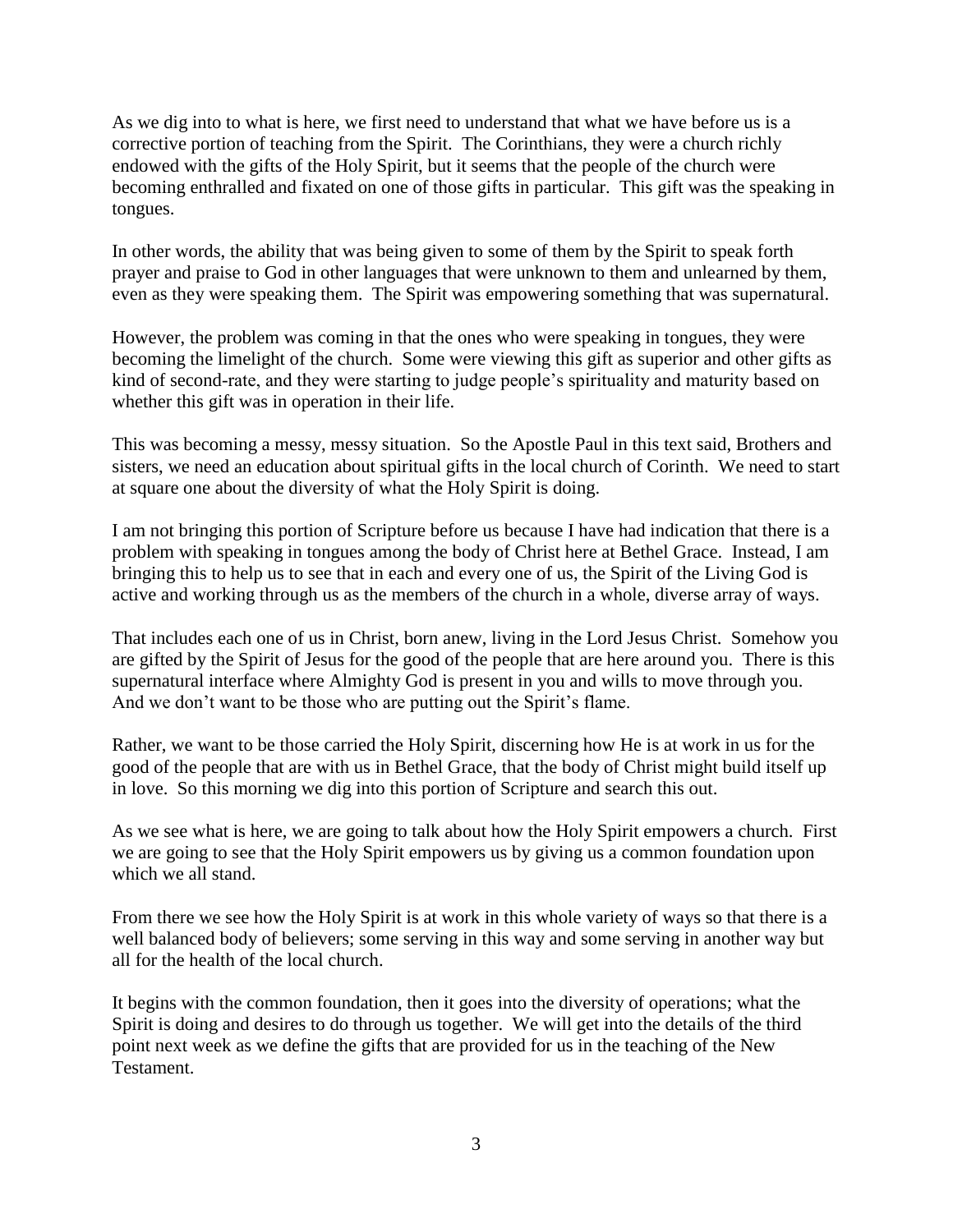This morning as we think about how the Spirit is empowering the local church, I want for us to first see how He is empowering a common confession in the church. Then we will see how He is empowering a variety of ministries, ministries being acts of service that are outward oriented toward others. Then next week we will see in detail how the Spirit is empowering an array of abilities. It is interesting and exciting to think about the ways that He works.

So let's see how it starts with how the Spirit of God is placing us upon that one Rock. How does the Holy Spirit empower the church? First, we see that:

#### **1. He empowers a common confession (12:2-3)**

What is the common confession that is spoken of here in this text? It is the Lordship of Jesus Christ. That is the common confession. What does it say in Verse 3?

# **<sup>3</sup>…no one can say "Jesus is Lord"** *except* **in the Holy Spirit.**

The Spirit empowers that confession from the heart. But do you notice here in these verses the kind of strange way that Paul arrived at that statement? It is important to take that to heart because we see even the difficult contexts from which the Spirit of God will activate this belief from deep within the confession that Christ is King!

### **<sup>2</sup>You know that when you were pagans you were led astray to mute idols, however you were led. <sup>3</sup>Therefore I want you to understand that no one speaking in the Spirit of God ever says "Jesus is accursed!" and no one can say "Jesus is Lord" except in the Holy Spirit.**

This is interesting because Paul first spoke of these Corinthian Gentiles previous involvement in paganism. Then he went on to give this terrible saying that would have been much more common in the Jewish Synagogue in the presence of the Roman civil authority, where it says, Jesus is anathema or Jesus is cursed or Jesus is false. I don't even like saying that even though I am reading it from the Bible.

It may have been the case that that utterance was heard in some of the pagan shrines as they were doing their ecstatic oracles and speaking forth. Maybe in the pagan shrines, that saying was heard. But we know for sure that it would have definitely been stated on a regular basis in the Jewish synagogue.

The Jewish synagogues included prayers that regularly condemned those that they declared heretics or blasphemers. The Jewish authorities declared their own Messiah such, so, yes, it would have been stated as a warning to the people in those congregations—Jesus is anathema and so is anybody who worships Him. There was a synagogue in close proximity to where the church was meeting in the city of Corinth.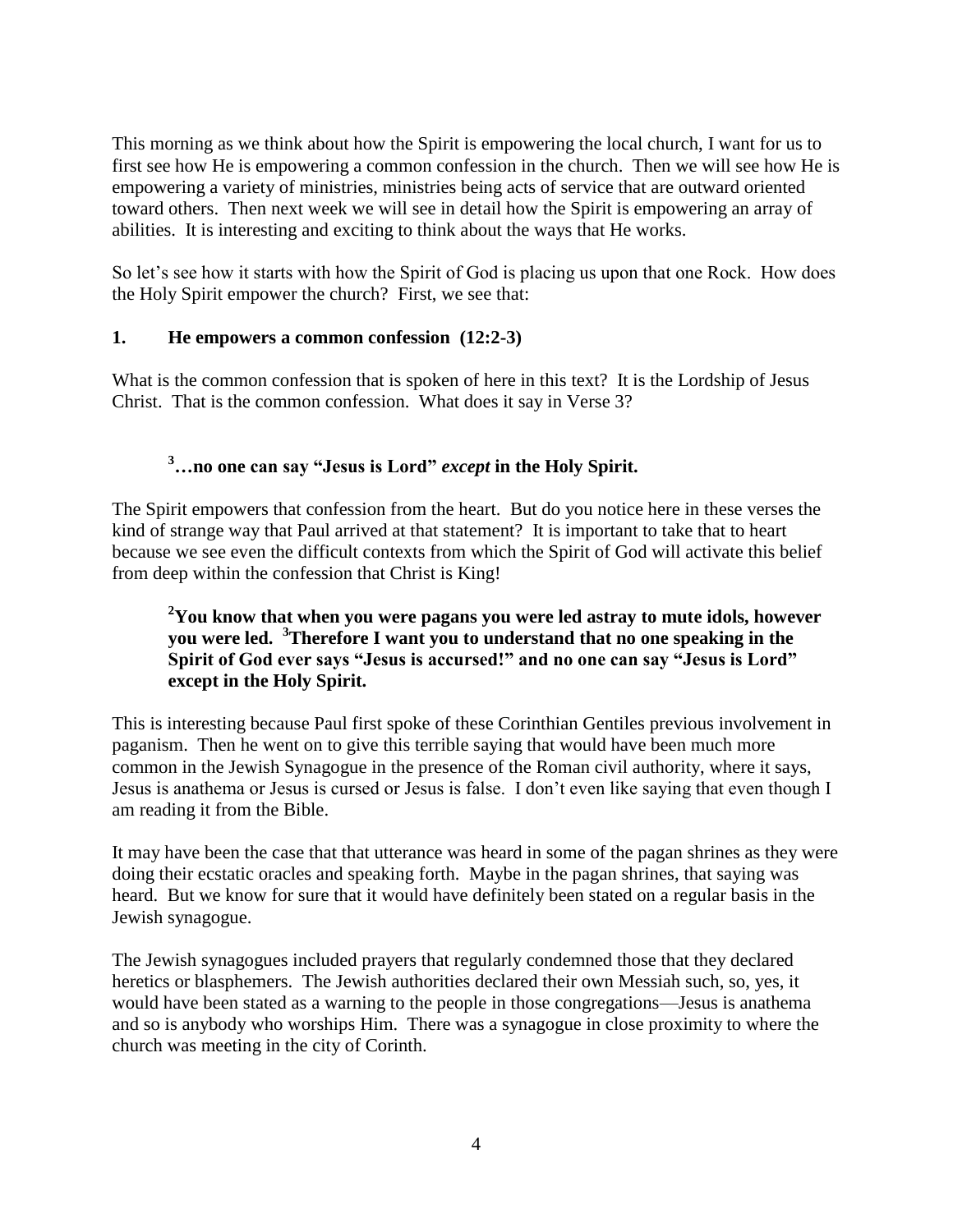Additionally, it was already setting in when the New Testament letters were written—this persecution that broke out against the church. The persecution became furious under Nero and Christians were being compelled by Roman overlords either to curse Christ and pay homage to Caesar or die.

So in such a context, this statement, Jesus is anathema, would have been the passport back into the good graces of the society at large. They could remove themselves from the pressure of the world by agreeing with them about what they said about Jesus.

Meanwhile, in this environment the Holy Spirit produced the first common confession of the church. And the first common creed that rose up from the hearts of all of those born again is the exact opposite of Jesus is accursed. It is no! Jesus is Lord! Jesus is Master. Jesus is King. Jesus is Lord Most High.

This is what the Holy Spirit would prompt from hearts, even in the most seemingly impossible of situations. So as these believers were proclaiming that Jesus is Lord in the ears of the Jews, they would be hearing these Jews say that Jesus is Yahweh, the Living God of the Old Testament, the Lord. In the ears of the Roman overlords they would be hearing the believers say, Christ is the King of kings. Christ is the Lord of lords.

Paul's point here is even if it is in a context of persecution or if it is in a time of peace, there is nobody who from the heart with a clear and accurate vision of Jesus as God Most High, is going to be able to declare Him as such apart from the revealing work of the Holy Spirit in their lives, giving them a clear picture of the One who created everything, who entered into the world as Savior; to the One who died on the cross and rose from the grave and who has ascended to the right hand of His Father within the Triune Godhead, Father, Son, and Spirit.

Paul was saying that the Holy Spirit is going to be the One triggering this. And, praise God, He was triggering this and, praise God, He is triggering this today. This is the common confession that we stand upon. The Holy Spirit wants to make a big deal about Jesus Christ.

Wherever people are filled with the Spirit of God, they are going to make a big deal about Jesus Christ. They are going to say, We proclaim Christ, crucified, risen, and coming again. This was happening and is the first work of the Spirit applied to the people of God. He unites them in this common confession of the Lordship of Jesus Christ.

Many brothers and sisters here at Bethel Grace can identify with some of the pressures and the struggles that many of the people in Corinth were feeling themselves under. We are living in "post-Christian America." Well, there is no post Christian anything because Christ will encompass all things. However, there is the sense in which the tide of popular opinion seems to have shifted and many of you are feeling the pressure of that.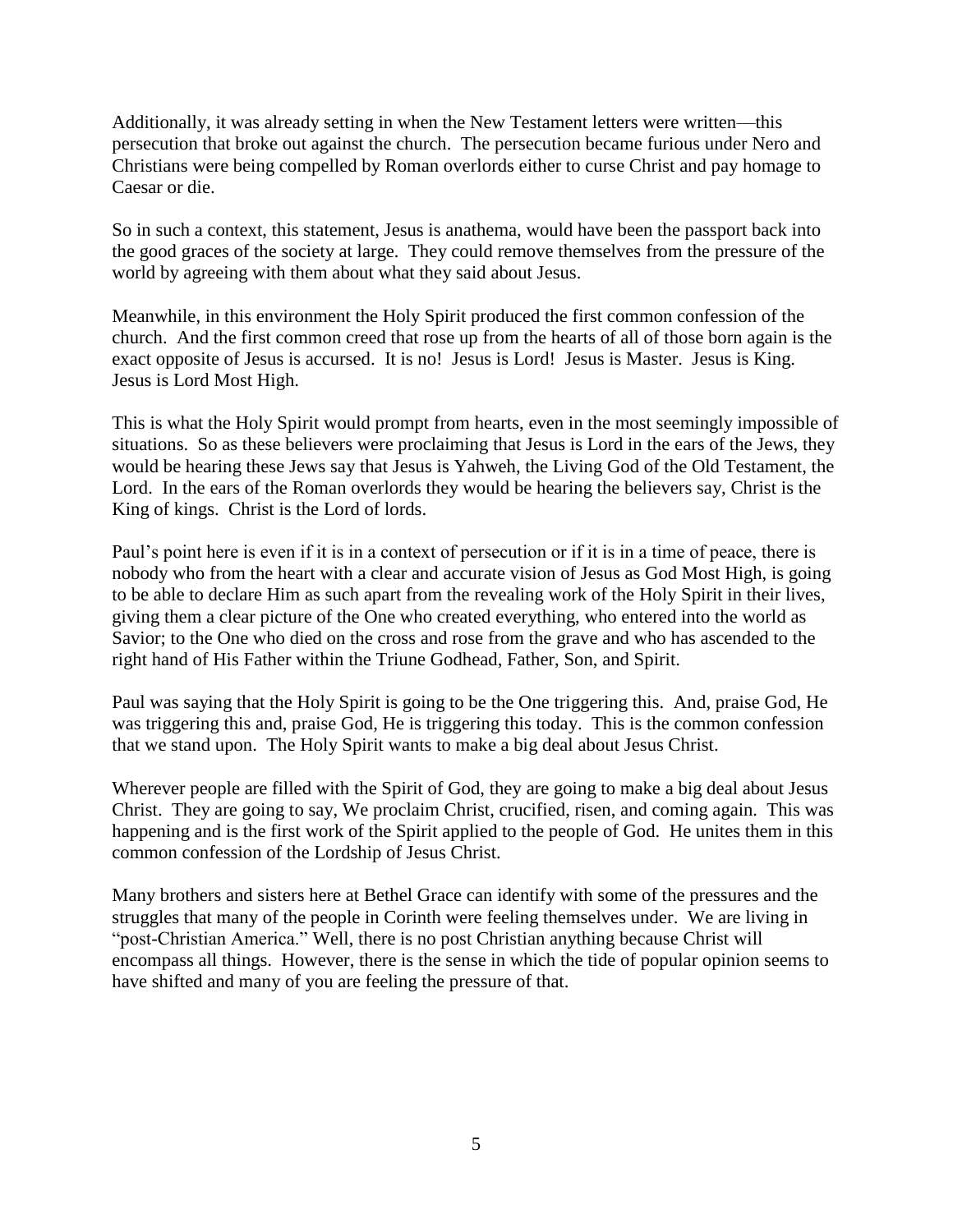Man is created in God's image and there is a splendor to that, but anyone who will declare that there is rampant and perverse depravity about every human being, that is going to rub against the grain of the humanitarianism of the world; the humanism of the world—that we are essentially good, while the Word of God says that the human heart is desperately wicked and in need of cleansing and total transformation.

If you are one who will declare that faith in Jesus is the one solution to that heart problem, you are now going against the grain of popular society. If you proclaim what the standard of God is for sexuality, for marriage, you are going to stick out like a sore thumb.

Praise God for His cleansing grace. Praise God for the way that He transforms. Praise God for the way that He brings new life. But many of you know the difficulty of standing for Christ and being salt and light in a world that has now repudiated the biblical teaching on sexuality.

Praise God for the presence of the Spirit. You are not alone. The Spirit of the Living God was the One who was with you, prompting you to ever say Jesus is Lord in the first place; giving you eyes to see the glory and the goodness of His Great Name. The Spirit of the Living God is the One who continues to abide with you, empowering you to see the Lordship of Christ the King and to honor Him as such.

And someday when this life is over, and you pass into the glory of the Kingdom of the Living God, it is going to be with saturation of the Holy Spirit to the very core of your being. Then you are going to be glorying in the Lordship of Jesus Christ who you will see before your very eyes. It is the work of the Holy Spirit. It is not something that we can conjure up.

This is the first work of the Holy Spirit in the church of God. Christ is King. Christ is Savior. Christ is Lord. Christ is good. We will follow Christ in the power of the Spirit of God. We see that this is the first work because no one can do this apart from the Spirit, and the Spirit is the One who is empowering people to do this.

As we come to the second aspect of this passage of Scripture on the enablement of the Spirit, not only does He enable us to believe and declare the Lordship of Christ, but He also empowers us to contribute to the cause of Christ.

He also equips us and gifts us to be building up the local church which is to be a place of ministry and refuge; a place where the Kingdom of God has its outpost here on earth, where God is advancing and working in the midst of His people. So the Spirit is going to help us in diverse ways to build up the body of Christ.

How does the Spirit empower the church? He gives us a common confession and continuing, we see that:

# **2. He empowers a variety of ministries (12:4-7)**

A whole variety of them. Let's see what it says in Verses 4 through 6: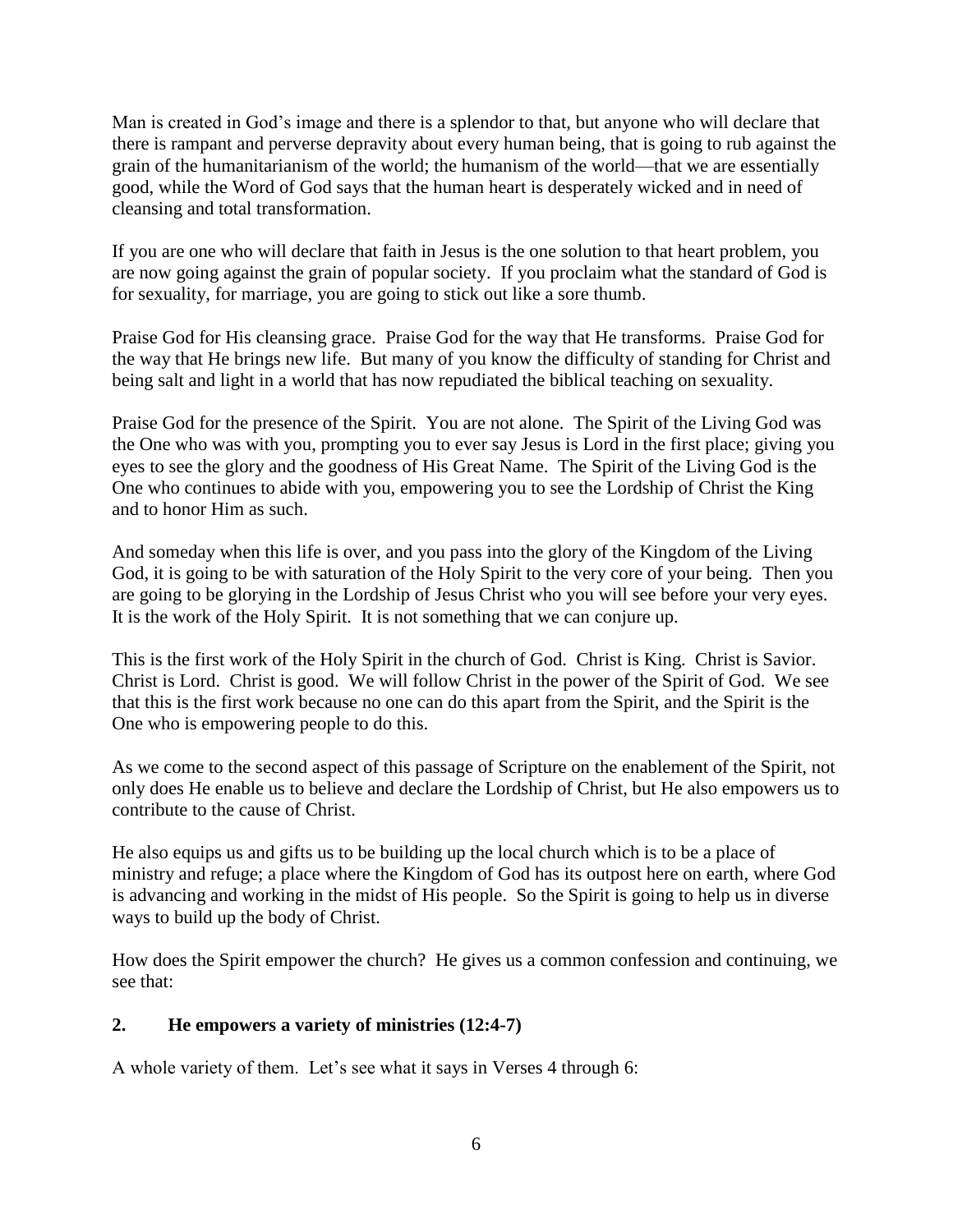# **<sup>4</sup>Now there are varieties of gifts, but the same Spirit; <sup>5</sup> and there are varieties of service, but the same Lord; <sup>6</sup> and there are varieties of activities, but it is the same God who empowers them all in everyone. <sup>7</sup>To each is given the manifestation of the Spirit for the common good.**

With that final statement we have the essence of what ministry is. Ministry is something that God does through a person for the good of the people around them. It is service oriented. It is outward looking. It is others oriented.

I have heard it put like this, and this is helpful for me. Your gift is not about you. Your gift is about me. My gift is not about me. My gift is about you. This is so important for us to take to heart because the lingering presence of sin in us can so easily confuse things.

The things that the Lord does through us for the good of others, it gets turned inward then it becomes all about us. Us being recognized. Us being heralded. Would you believe that there is possibly a spirit of narcissism even among Christians? This all can get turned into my glory. This can happen.

The Holy Spirit desires to bear fruit through us, and sometimes we want to eat our own fruit. And the Holy Spirit is making it so that others are to be edified and built up through what we are doing. In our struggle with sin, we often want to build kingdoms for ourselves; to make names for ourselves.

Yes, there is great joy that comes in serving the Lord and, yes, we want to know that we are doing people good but when it becomes self-absorbed and the attention is focused on us rather than the people around us, then the Holy Spirit's gifts are being turned around.

So we need to pray that the Holy Spirit will fill us up in such a way that says, I'm there for their good. You can come to the church in one of two mindsets. You can come saying, Here I am or you can come saying, there you are. How are you doing? Then there is this mutuality to it, it becomes so energizing. That is what the Spirit desires.

I need to backtrack once again. The first thing that we say when we come to church is: Here He is! The Lord. The Lord! And there you are. How does joy work? Jesus, others, and yourself. With this in view we see some definition here in what we have read just about the nature of the Spiritual gifts and how the Holy Spirit wants to make us so that we are benefitting others.

We see that there is this great diversity of gifts. We will see this as we move through this passage and get into it again next week. These things are all prompted and provided and provoked and stirred up by the One Triune God, but then we see that a different word for the gifts is used in Verse 4, then in Verse 5, and again in Verse 6.

First in Verse 4, it says there is a variety of *gifts* but the same Spirit. That is the Greek word Charismata. It takes the Greek word for grace, which is Charis, then it turns it into a noun form. It is then like a manifestation of grace. It is something that God gives to the church through us as a gift of His grace.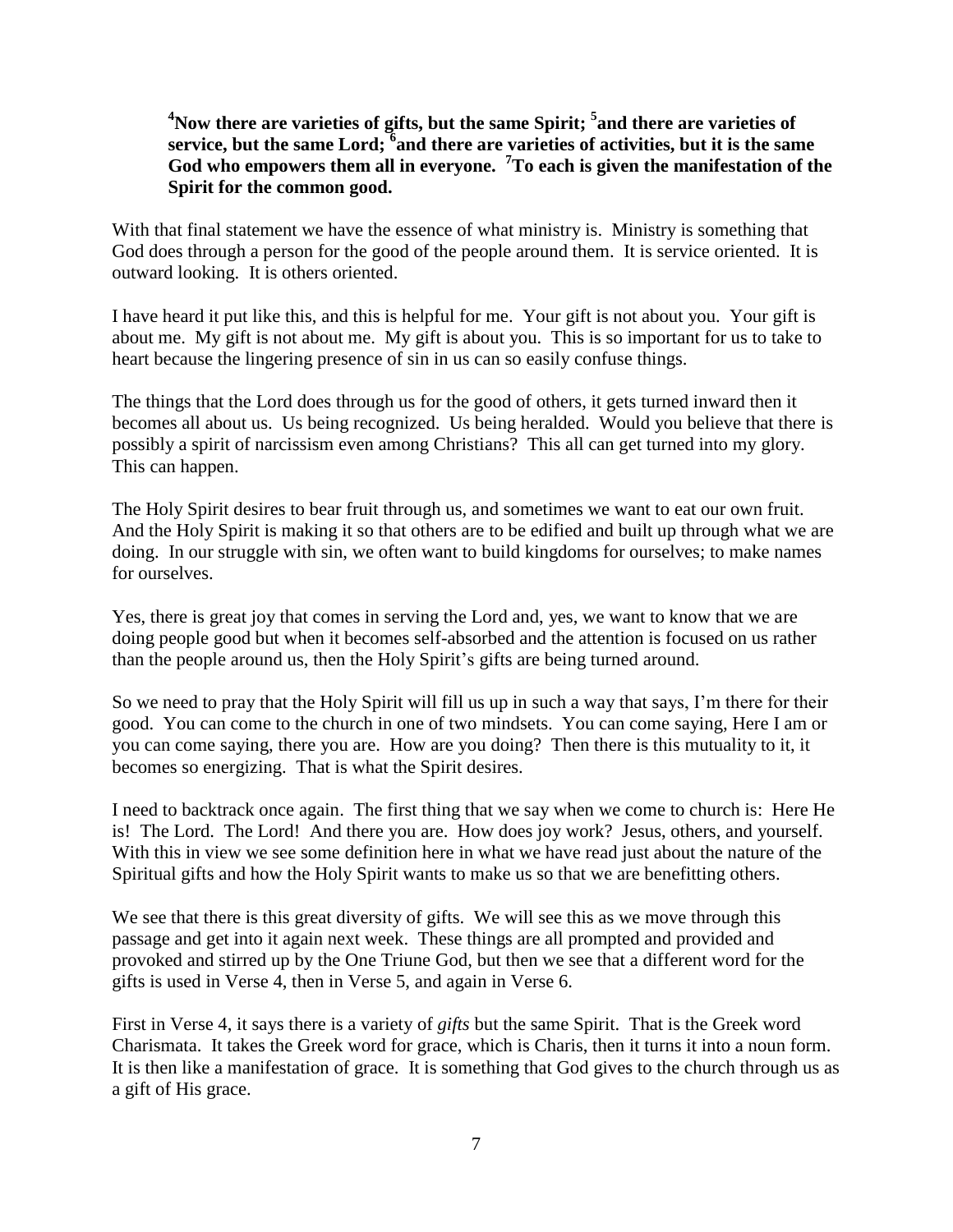None of us has deserved or earned a spiritual gift anymore than we have deserved or earned the gift of salvation. It is a gift that the goodness of God gives to His church through the individuals that comprise it. It is a gift!

Second, in Verse 5 we see that it says that there are a varieties of *service*, but the same Lord. Service is the from the same word that we get deacon and deaconess from—diakoniai. It talks about humble service. It is the type of service that you do wearing the strings of an apron. We think about how Jesus was washing feet, blessing others by meeting their needs. It is service oriented.

Thirdly, in Verse 6 it says that there are a variety of *activities*, but the same God who empowers them all in everyone. That word activities in the Greek is energemata. It is the language of energy, of working, of effect that the Spirit of God brings for the Kingdom through His people.

With all of these things in view, I think that John Stott provides a very good definition of what the Spiritual gifts are:

"A spiritual gift is a special ability bestowed as a gracious gift to be used in humble serve with power supplied by God for the common good."

That captures all of the language that we just read in this passage. Finally, let us go into the third point that we have, bringing this as a foretaste of what we are going dig into in greater detail next week.

How does the Spirit empower the church? Third,

#### **3. He empowers an array of abilities (12:8-11)**

All kinds of different aptitudes that come with the supernatural effect of His Kingdom actually working through people. It is amazing to think about. Here is what Paul had to say about it in just one portion, one paragraph, among several in the New Testament that provide a sampling of the array of gifts that the Spirit gives.

**8 For to one is given through the Spirit the utterance of wisdom, and to another the utterance of knowledge according to the same Spirit, <sup>9</sup> to another faith by the same**  Spirit, to another gifts of healing by the one Spirit,  $10^6$  to another the working of **miracles, to another prophecy, to another the ability to distinguish between spirits, to another various kinds of tongues, to another the interpretation of tongues. <sup>11</sup>All these are empowered by one and the same Spirit, who apportions to each one individually as he wills.**

The sovereignty of the Spirit. Here again in the context of spiritual gifts we see God applying His right to choose. I didn't choose what gifts I got. You don't choose what gifts you got. The Spirit distributes gifts according to His will.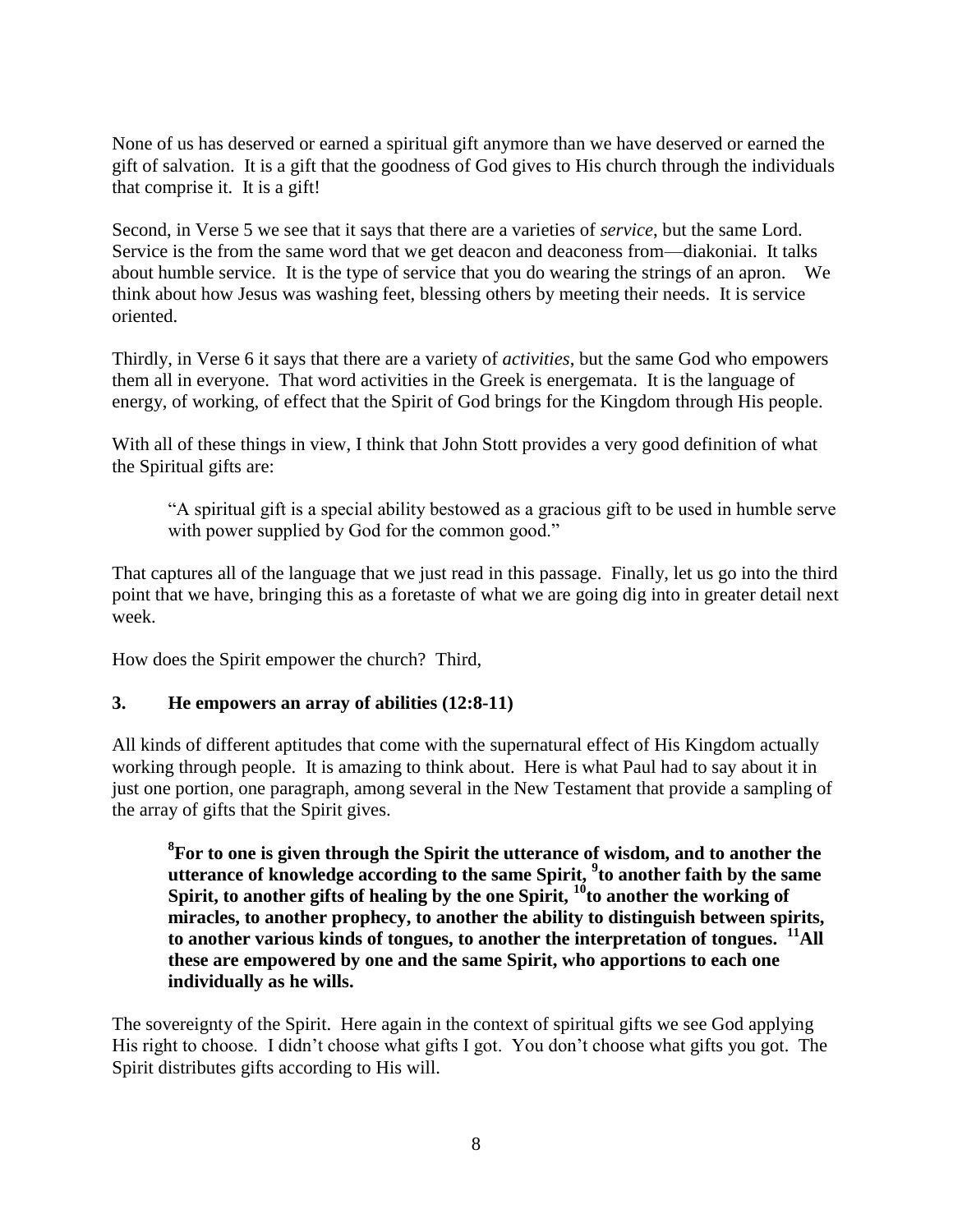In this text we see the beginning of the whole diversity of gifts listed. The Doctrine of Spiritual Gifts is focused in on in four different places in the New Testament. I remember it by remembering 12 – 12; 4 – 4. Romans Chapter 12. I Corinthians Chapter 12. Ephesians Chapter 4. I Peter Chapter 4.

In these chapters you have lists where different abilities are specified. When you count up all of the gifts that are there and some overlaps, so there are between twenty and twenty-four gifts. That being the case, I think that what we find listed in those passages are a sampling.

We must be careful not to create things in our minds that are outside of the nature of the Kingdom of God, but it seems that there are other things that the Lord is doing through people not kept in one of those lists.

To me it is so interesting and fascinating to go through and seek to define the difference gifts. When I do that, different faces begin popping into my head. When I go through the gifts teaching or discernment or mercy or administration, I say not me! Thank God, for the faces in my brain. Thank God for them. Thank God for them.

I think that is the point of the diversly gifted body of Christ that are all contributing to a common effort for the upbuilding of the church in love. So next week we are going to dig into those gifts. I hope there is a sense of anticipation as we think about what is to come.

This is point important and I will close with it because of the season that we are in right now. I think of where were are as Bethel Grace. And here is my quick assessment of things. There are many who are a part of Bethel Grace who are active. You are going to town, and serving and you are serving sacrificially. Many of you are serving not only in one area, but in multiple areas that get stacked up. Praise God for that activity.

There is some dormancy at Bethel Grace also. Not everybody who is part of the church has been active. We have gone through this very, very weird season called Covid and even in the society around us, you find that there are companies that are struggling to get people to come and be employed. There may be the sense in some people in the church in which they are still holding back and they need to get active in the calling that the Spirit places upon their lives.

So there are many active. There are some that are dormant. Here is another wonderful reality of this present moment at our church. Many of you are new. Welcome! Over the past year a number of people have been discerning God moving in their lives and they weighing up where the Lord would have them as far as their local church goes.

We want to be an active church. We want everybody serving, so understand that coming in. We are very interested in how you might be discerning yourself to be gifted; where you are interested in serving as we get to know you and you get to know the church. As we see people serving in the areas that God has activated them to serve, the church is built up.